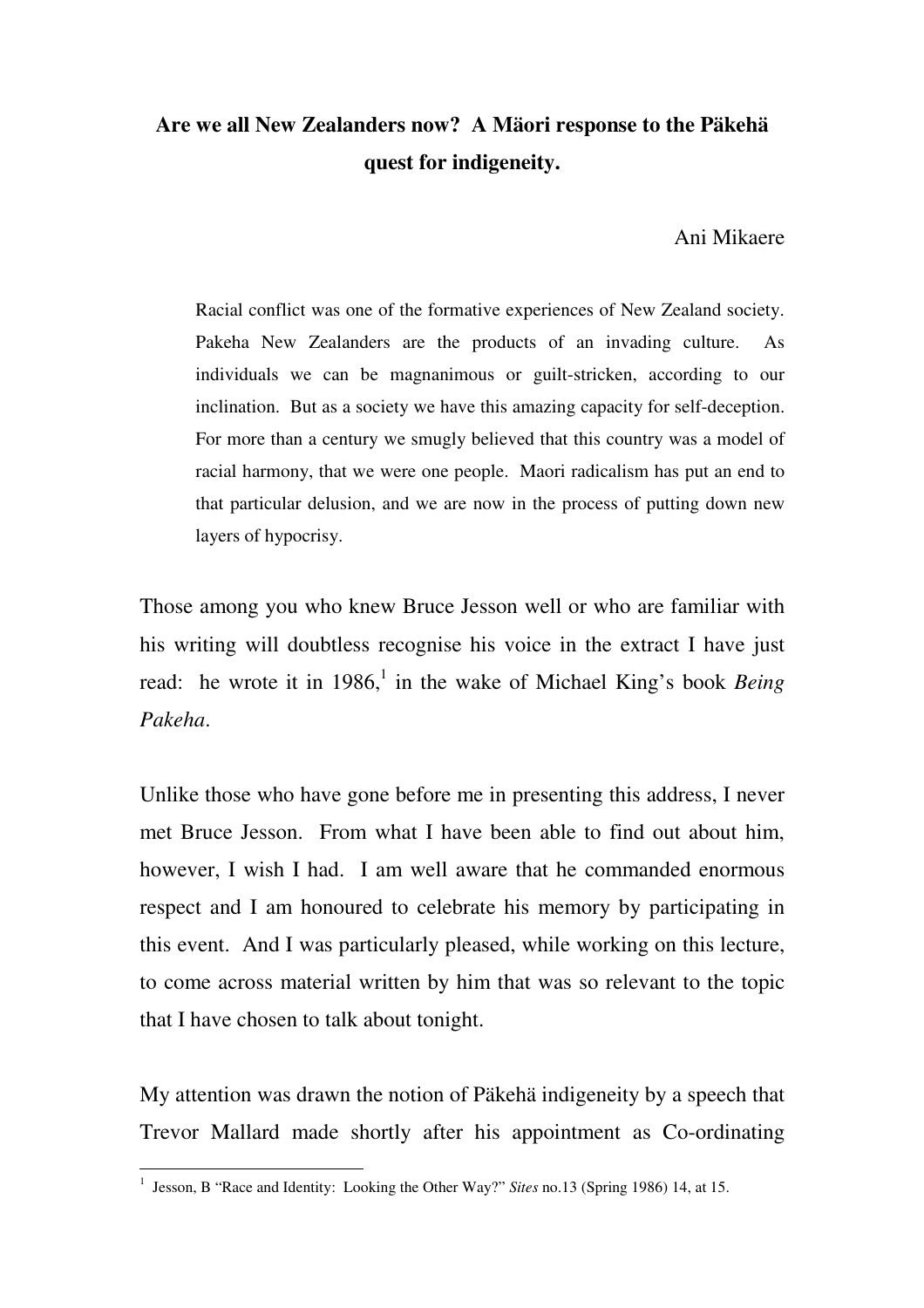Minister, Race Relations. Entitled "We are all New Zealanders now", his speech emphasized the need to put the difficulties of the past behind us in order to forge a collective sense of nationhood. Mallard expressed the hope that this new century would be about "perfecting our nationhood", "banishing the demons from our past" and "cheering each other on as New Zealand citizens". Of particular interest to me was his claim that: $2$ 

 New Zealand has to get its British imperial past behind it. Mäori and Päkehä are both indigenous people to New Zealand now. I regard myself as an indigenous New Zealander . . .

Of course, Mallard is not the first Päkehä to speak of his feelings of indigeneity: in 1999 Michael King insisted that "[p]eople who live in New Zealand by choice as distinct from an accident of birth, and who are committed to this land and its people and steeped in their knowledge of both, are no less 'indigenous' than Mäori".<sup>3</sup>

Don Brash, meanwhile, continues to pursue Hobson's dream that we will all become one people, embracing with enthusiasm the emergence of what he calls "a distinct South Seas race of New Zealanders" and minimalising the significance of ethnicity altogether by asserting that most people treat their ethnic allegiances fluidly, with matters such as religion, profession, sports club, gender and political allegiance mattering more to them than their ethnicity.<sup>4</sup>

<sup>&</sup>lt;sup>2</sup> Mallard, T "We Are All New Zealanders Now", speech to the Stout Research Centre for NZ Studies, Victoria University, Wellington, 28 July 2004.

<sup>3</sup> King, M *Being Pakeha Now: Reflections and Recollections of a White Native* (Auckland: Penguin Books, 1999) at 235.

<sup>&</sup>lt;sup>4</sup> Brash, D "Nationhood", speech to the Orewa Rotary Club, 27 January 2004, at 6-7.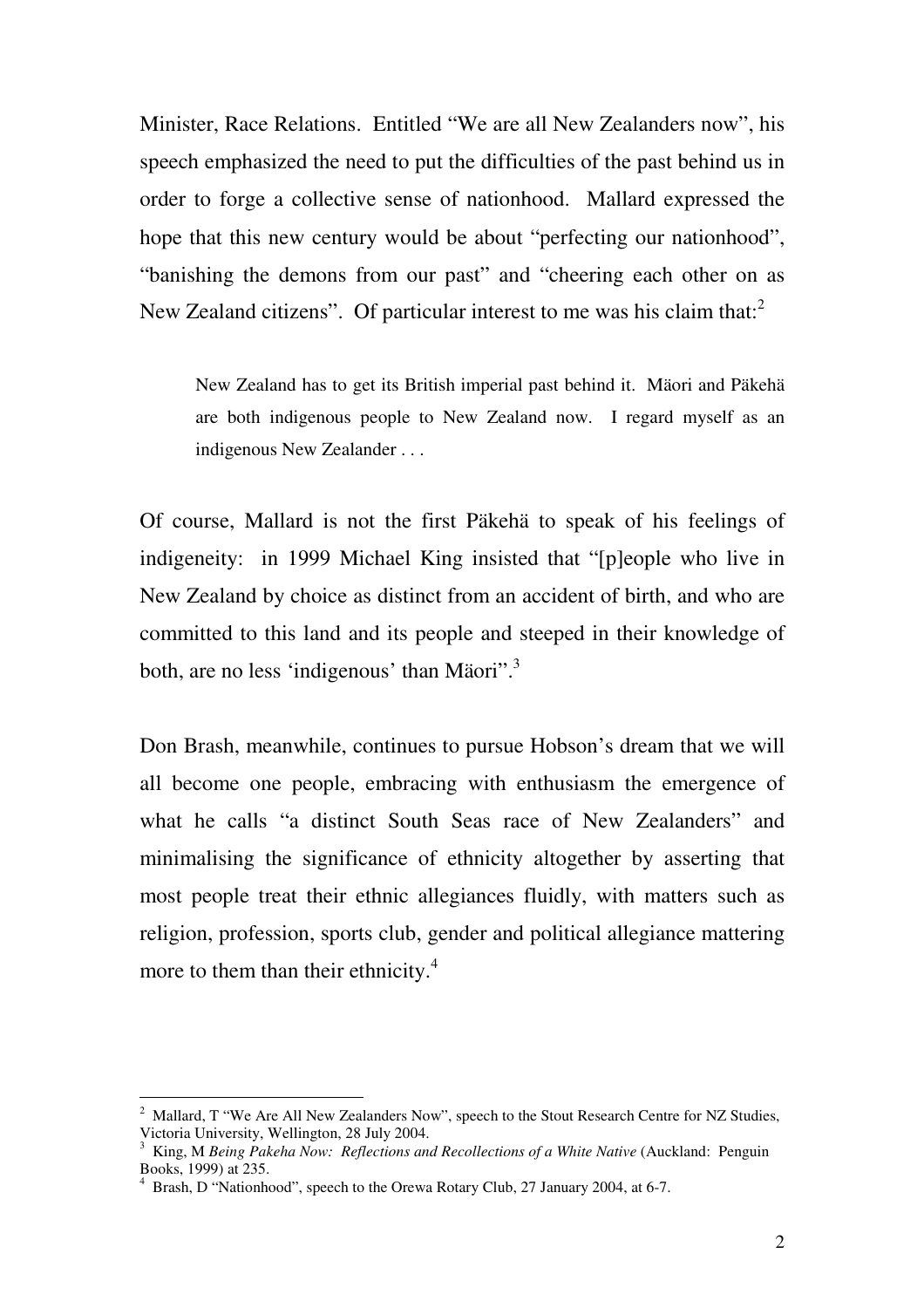It may surprise some of you that I speak of Mallard, King and Brash in the same breath: no doubt there will be those among you who cannot see the similarity in their positions. But while there are differences between them, from a Mäori point of view they also have much in common.

Brash's eager anticipation of the growth of a single multi-ethnic New Zealand race is prefaced by a discussion which takes us back to the days when it was thought that identity could be measured by blood quantum. His focus on the amount of intermarriage that has taken place and the fact that anthropologists say there are no full-blooded Mäori left in the country can only be described as bizarre: many of us thought that such ideas had been safely put to rest thirty years ago. Brash's vision of a "multi-cultural melting pot" future whereby we will all be merged into one people is so out-of-date that it would almost be entertaining were it not so blatantly assimilationist. Entertainment aside, a central feature of Brash's argument is the somewhat petulant insistence that non-Mäori have just as much right to be here as Mäöri.

While neither Mallard nor King hankers for the day when we will all be one people, their claim to indigeneity is similarly an assertion of their right to be here. But what does such an assertion really entail? Avril Bell has this to say about the Päkehä claim to indigeneity:<sup>5</sup>

 If Pakeha are to be indigenous they are cut off from their history as the descendants and inheritors of the privileges of the colonisers of Aotearoa. This history is discarded as Pakeha are 'born' *post* colonisation out of the New

<sup>5</sup> Bell, A "We're Just New Zealanders: Pakeha Identity Politics" in Spoonley, P et al *Nga Patai: Racism and Ethnic Relations in Aotearoa/New Zealand* (Palmerston North: Dunmore Press, 1996) 144, at 156.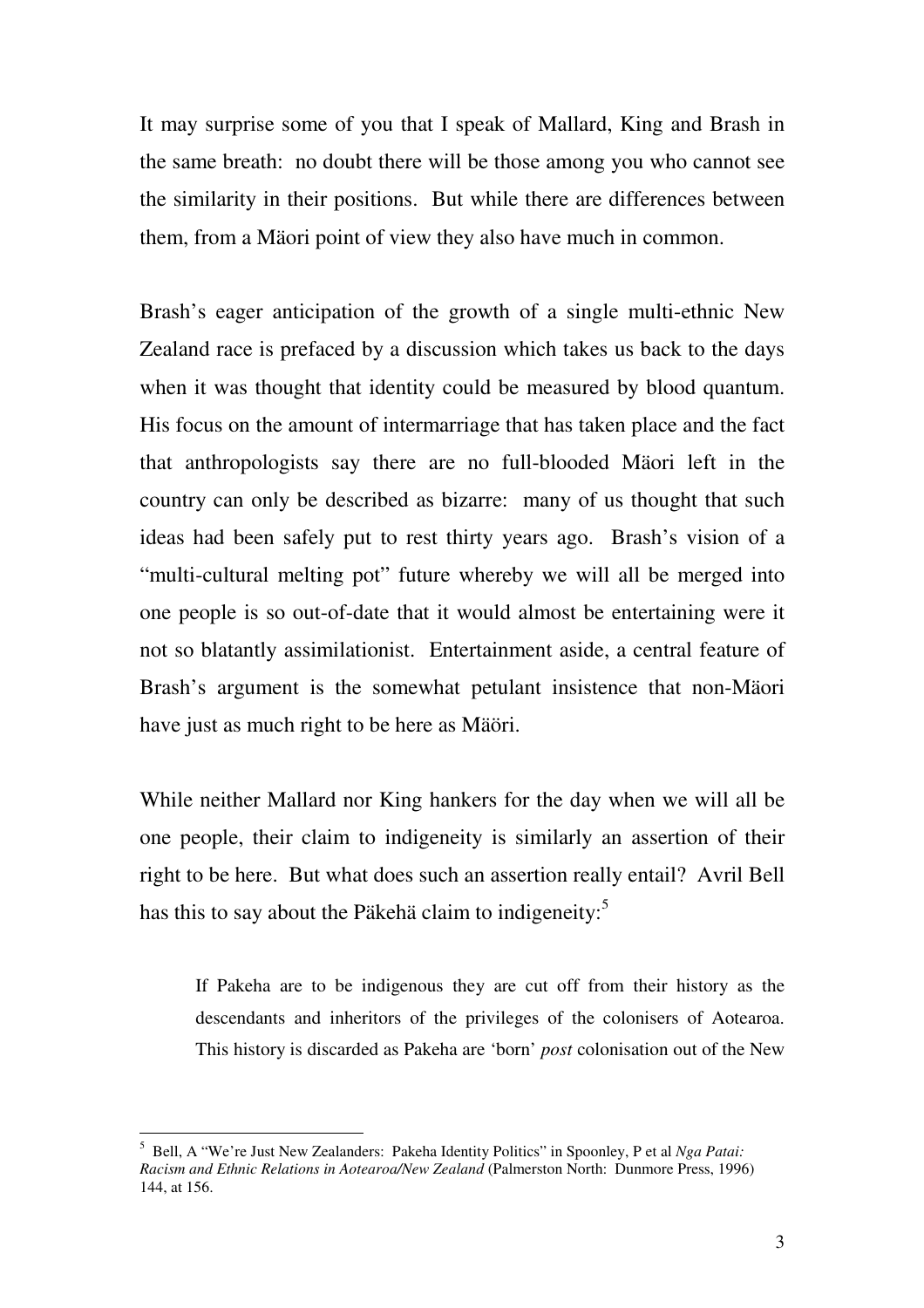Zealand soil. Such a move represents a desire to be 'born again' New Zealanders, disowning their parents and imagining themselves adopted . . .

Little wonder, perhaps, that Päkehä seem to suffer from a deep-rooted sense of insecurity about their identity. From a Mäori perspective, there is almost an element of desperation in this quest for indigeneity, calling to mind John Mulgan's description of Päkehä as being "a queer, lost, eccentric, pervading people looking for satisfaction".<sup>6</sup>

This insecurity has some curious manifestations, among them defensiveness, bordering on hostility. By way of example, in 1998 New Zealand First MP Tau Henare suggested that the North and South Islands be known instead by their Mäori names, Te Ika a Mäui and Te Waipounamu. Legal academic David Round objected strenuously to the proposal, appearing on national television to debate the issue with Henare. The Evening Post ran a story headed "when biculturalism goes too far" in which it was observed: $<sup>7</sup>$ </sup>

Round made it clear that the reason he objected to a name change was that he was fed up with what he called forced biculturalism. . . It was one of those rare moments when someone had the courage to articulate what a lot of New Zealanders privately think, but are either too polite or timid to say.

While the programme was on air, viewers were asked to call in to register their approval or otherwise of the proposed name change. At the end of the programme the results of the digipoll showed that 87 percent of those who called were opposed to the idea while just 13 percent were in favour.

 6 Quoted in Simpson, T *Te Riri Pakeha:The White Man's Anger* (Auckland: Hodder & Stoughton, 1986) at 12.

<sup>7</sup> Du Fresne, K "When Biculturalism Goes Too Far", *Evening Post*, 7 October 1998, at 4.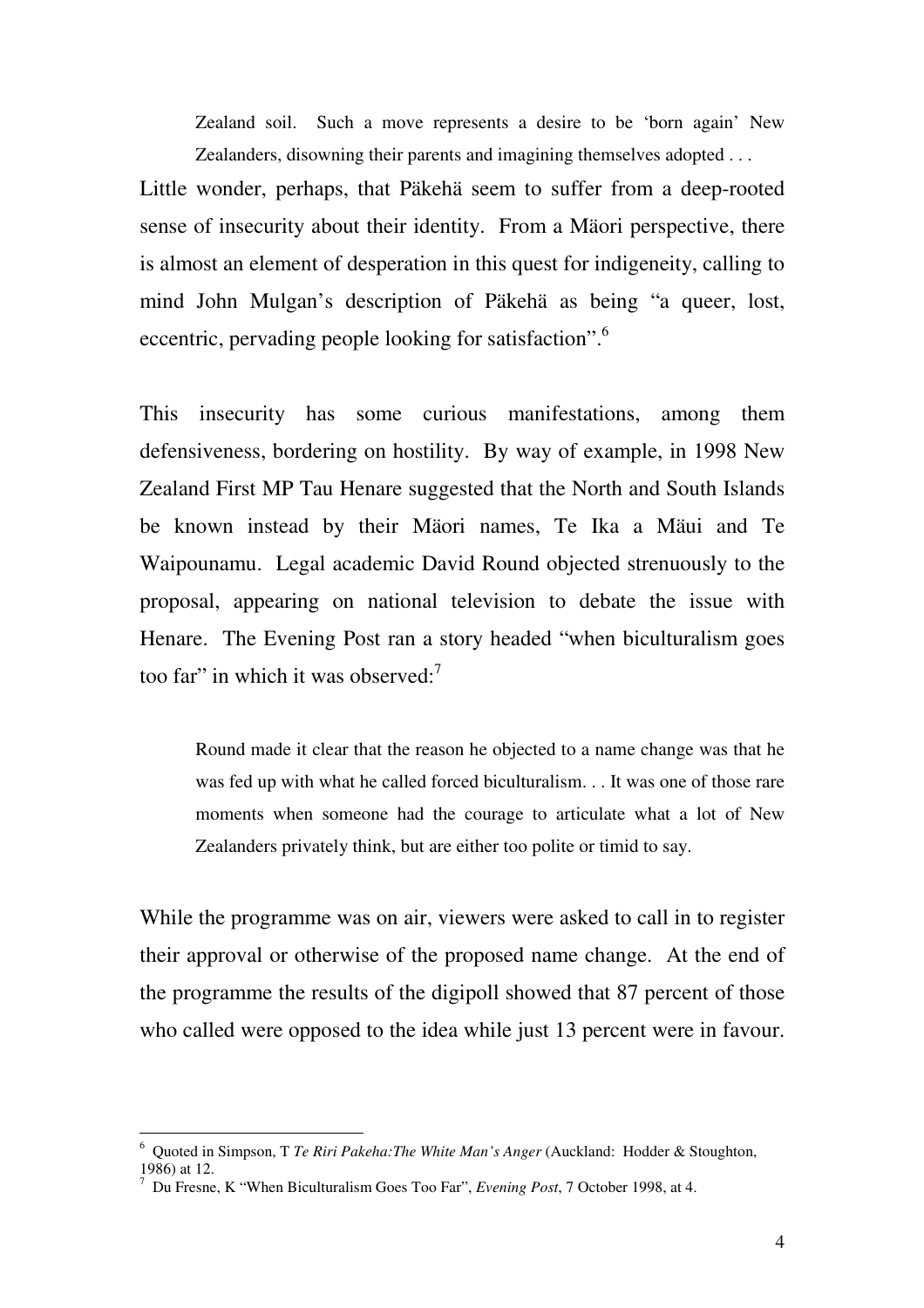The Evening Post took this as proof that most New Zealanders opposed the proposed name change, suggesting the reason as being that: $^8$ 

[L]ike David Round, they resent the feeling that this thing called biculturalism is increasingly being imposed upon them, and their own cultural heritage devalued and pushed aside in the process, with very little regard for the will of the majority.

What is fascinating about this analysis, aside from the characterisation of our colonisers as "polite" and "timid" and the assumption that an 87 percent majority in a *Holmes Show* digipoll is conclusive evidence as to what "most New Zealanders" want, is the suggestion that the names "North Island" and "South Island" somehow represent Päkehä cultural heritage, which must be defended at all costs. Little wonder that Päkehä New Zealand struggles with the question of identity, seeking to create cultural icons of gumboots, black singlets, pavlova, kiwifruit and the buzzy bee toy. When travelling overseas, Päkehä leap forward to perform bastardised versions of the haka and "Pökarekare Ana", and adorn themselves with Mäori pendants in an attempt to identify themselves as New Zealanders: when in Aotearoa it is often those same people who decry any assertion of Mäori language and culture as a threat to their identity. Their cultural insecurity appears to know no bounds. Interestingly, Bruce Jesson saw a connection between these shaky cultural foundations and the status of coloniser.<sup>9</sup>

New Zealand had such a shallow culture that most New Zealanders knew little about their country's history. Amnesia is not a recent development, but is part of the colonial condition.

 8 Du Fresne (1998) 4.

<sup>9</sup> Jesson, B *Only Their Purpose is Mad* (Palmerston North: Dunmore Press, 1999) at 70-71.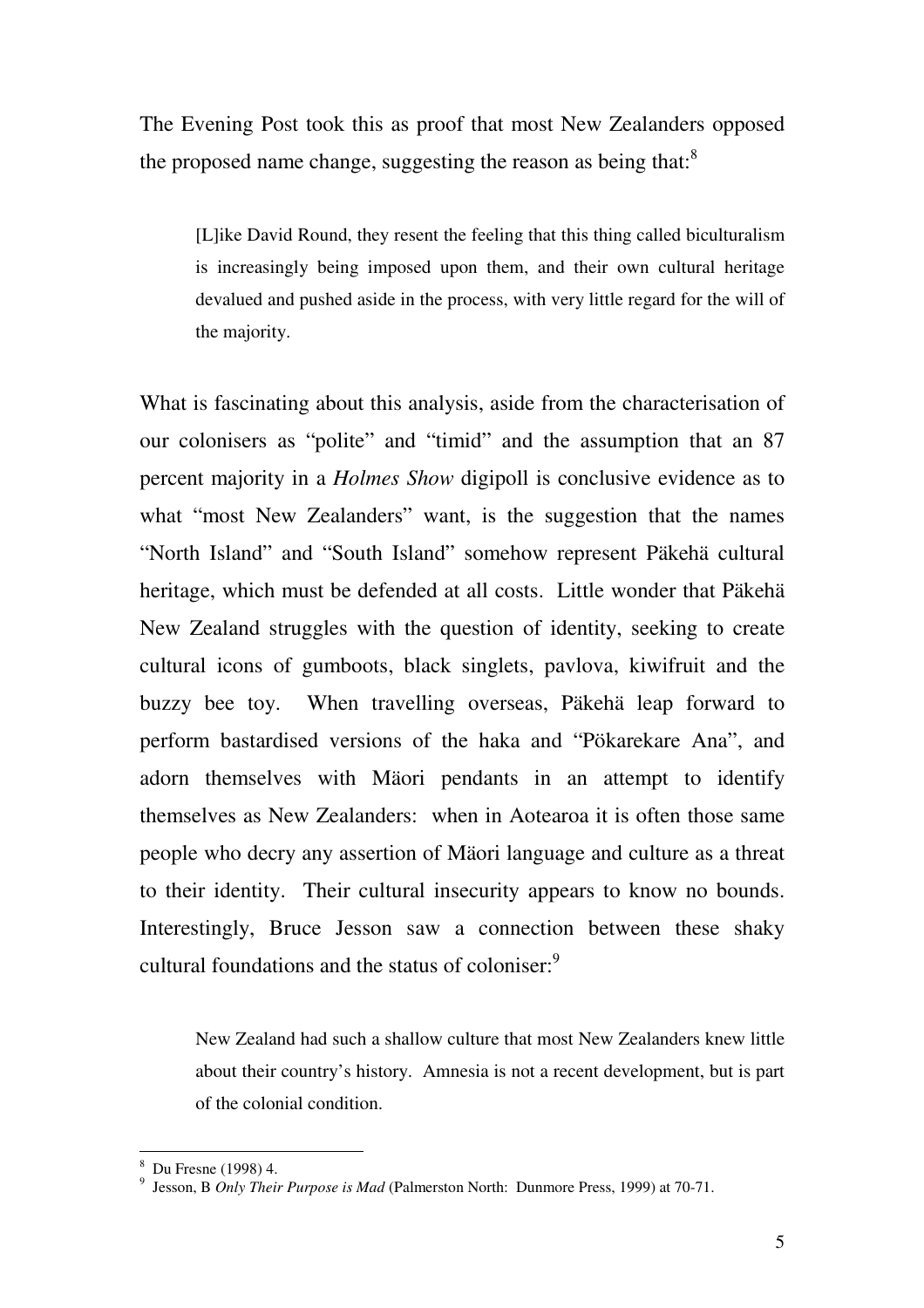This takes us back to Bell's point about the Päkehä desire to be cut off from their history as the descendants and inheritors of the privileges of the colonisers of Aotearoa. That many Päkehä would like such unpleasant matters to be forgotten or overlooked is undeniable. Brash, for example, complains: $^{10}$ 

 None of us was around at the time of the New Zealand wars. None of us had anything to do with the confiscations. There is a limit to how much any generation can apologise for the sins of its great grandparents.

Mallard insists that Päkehä "want to be trusted by their Mäori fellow-New Zealanders . . . New Zealanders do not want to be condemned and cursed as if they are the British imperialist white ascendancy colonialists".<sup>11</sup> And last year King argued that Päkehä were seeking what he called a 'mutuality of respect': $12$ 

 As another manifestation of that respect, just as Pakeha were now decades away from the stance which viewed Maori culture as 'primitive', 'backward' or 'barbaric', so Pakeha felt that they ought not to be viewed by Maori as tau iwi or aliens, representatives of a colonising power that merely stole material and cultural resources from Maori and gave nothing in return.

Such sentiments reveal the sizable burden of guilt that many Päkehä carry about the means by which they have come to occupy their present position of power and privilege. Brash's way of dealing with this guilt is simply to deny personal responsibility for the detrimental impact on Mäori of colonisation. Mallard's response is essentially to demand that

 $10$  Brash (2004) at 3.

 $11$  Mallard (2004) at 6.

<sup>&</sup>lt;sup>12</sup> King, M *The Penguin History of New Zealand* (Auckland: Penguin, 2003) at 516.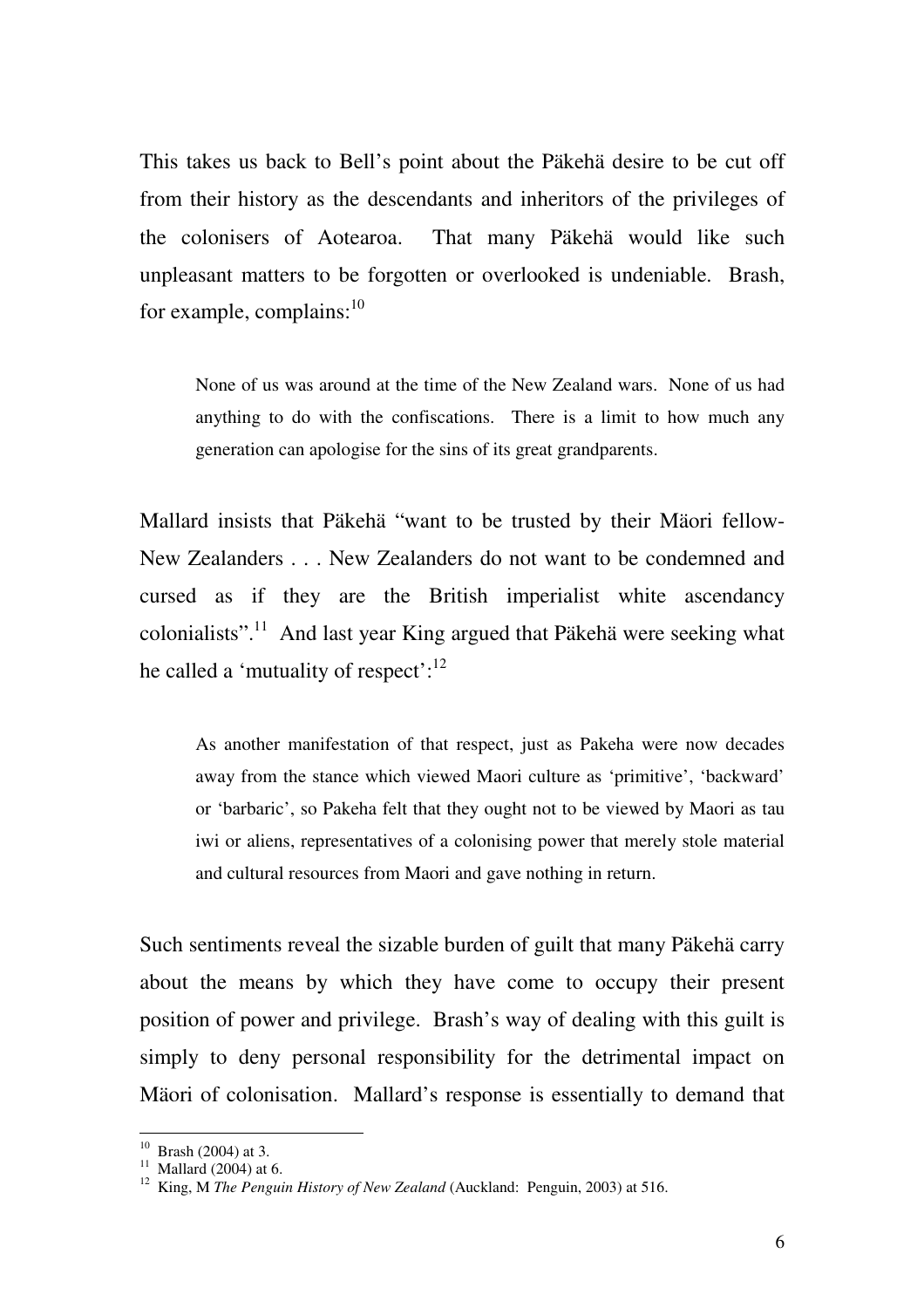Mäori forgive and forget. King's approach is more sophisticated: he suggests that both sides have made mistakes by unfairly stereotyping each other, thereby implying an equivalence of fault on both sides. This has the effect of masking the fact that the wrongs were overwhelmingly committed by one side and inflicted upon the other: to suggest any kind of equivalence here, in my view, is deeply problematic.

These exhortations from Brash, Mallard and King are heavily dependent upon the need for the past to be forgotten, or at very least, not spoken about. Yet, as Jeremy Waldron has pointed out, "the determination not to forget is part of the moral respect we owe to human identity; the task of remembrance is bound up with the very being of community and individuality in the modern world".<sup>13</sup> To euphemise the impact of colonisation on Mäori is to fundamentally disrespect the memory of those who suffered as a result of resources wrongly taken, of language denied, of spirituality suppressed. It is also to deny the true cause of the disadvantage that so many Mäori are faced with today. Does this matter? Waldron suggests that it does: $14$ 

[T]he neglect or forgetfulness urged on us is seldom the blank slate of historical oblivion. Thinking quickly fills up the vacuum with plausible tales of self-satisfaction on the one side and self deprecation on the other. Those who as a matter of fact benefited from their ancestors' injustice will persuade themselves readily enough that their good fortune is due to the virtue of their race, while the descendants of their victims may too easily accept the story that they and their kind were always good for nothing.

<sup>&</sup>lt;sup>13</sup> Waldron, J "Historic Injustice: Its Remembrance and Supercession" in Oddie, G & Perrett, R (eds) *Justice, Ethics and New Zealand Society* (Auckland: Oxford University Press, 1992) 139, at 143.

 $14$  Waldron (1992) at 142.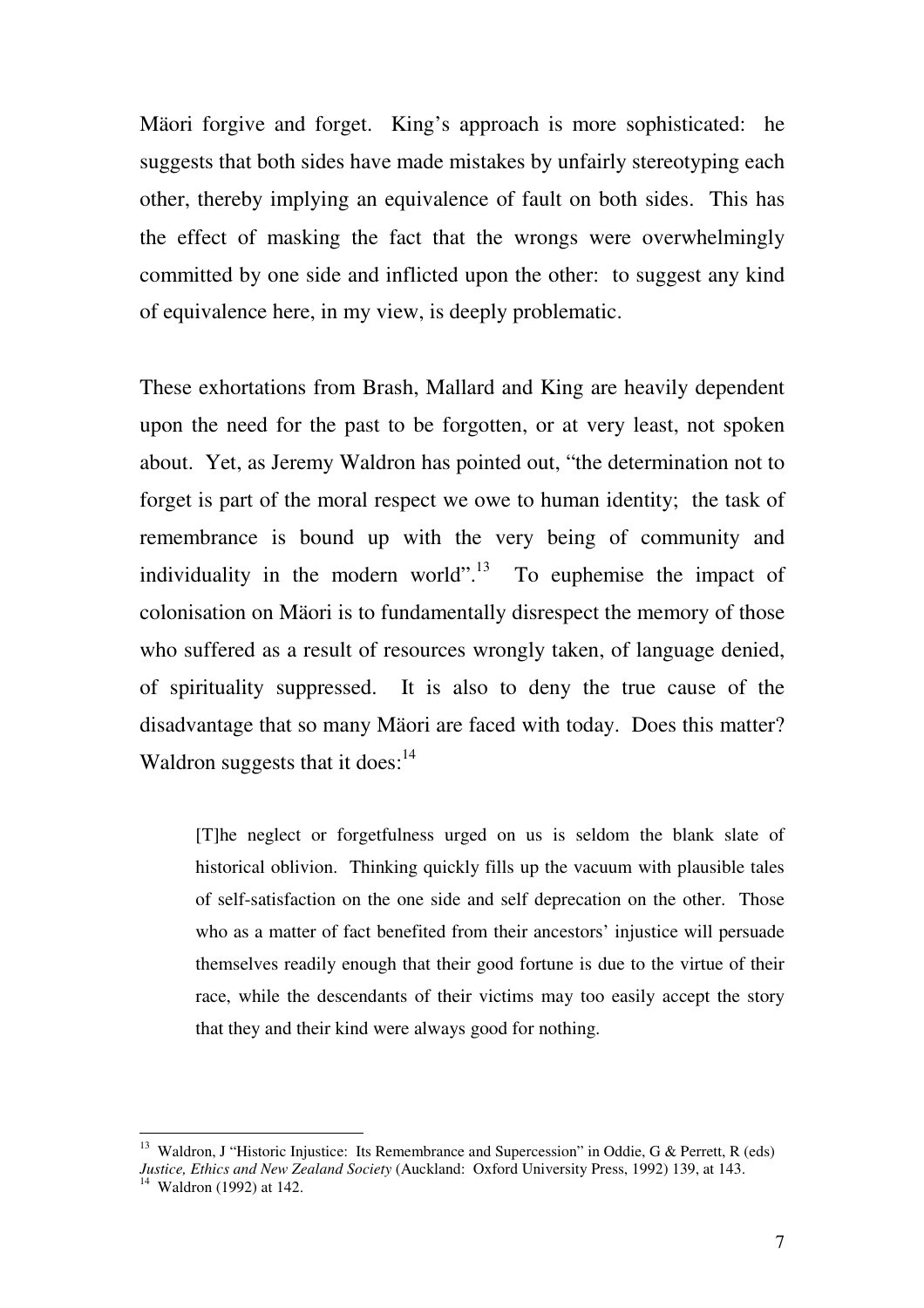To forget history is to allow myths to spring up in its place, myths which serve to ease the conscience of those upon whom history does not reflect well. For Mäori to collude in the forgetting of history requires us to remain silent so that the business of Päkehä myth-making and selfdeception can proceed unhindered. However, I cannot accept (in the words of Mohawk legal academic Patricia Monture-Angus) that it is our responsibility to carry the guilt of the oppressor, or to silence ourselves for the sole purpose that the oppressor will not feel badly.<sup>15</sup> To do so would be an extraordinary act of denial. Yet it sometimes appears that our colonisers demand nothing less from us, in their determination to forget or disguise the past beyond recognition and in their quest to convince themselves that history has nothing with which to reproach them. A commitment to forget is clearly something that the asserters of Päkehä indigeneity share.

Brash, for example, looks forward to the day when the categories Mäori and Päkehä will be forgotten altogether, as we amalgamate into a single new breed of New Zealander. Like King, he employs the device of false equivalence to gloss over the stark differences in Mäori and Päkeha experience over the last two hundred years. His version of our shared history, ironically headed "the myths of our past"<sup>16</sup> engages in some major myth-making itself, suggesting equivalence of blame on both sides for the massive land-grab that took place. He opines, for example that "[a]ny dispassionate look at our history shows that self-interest and greed featured large on both sides"<sup>17</sup> and suggests that Maori were separated from their land "partly through settler greed" and "partly through a

<sup>15</sup> Monture-Angus, P *Thunder In My Soul: A Mohawk Woman Speaks* (Halifax: Fernwood Publishing, 1995) at 63.

 $16$  Brash (2004) at 2-3.

 $17$  Brash (2004) at 2.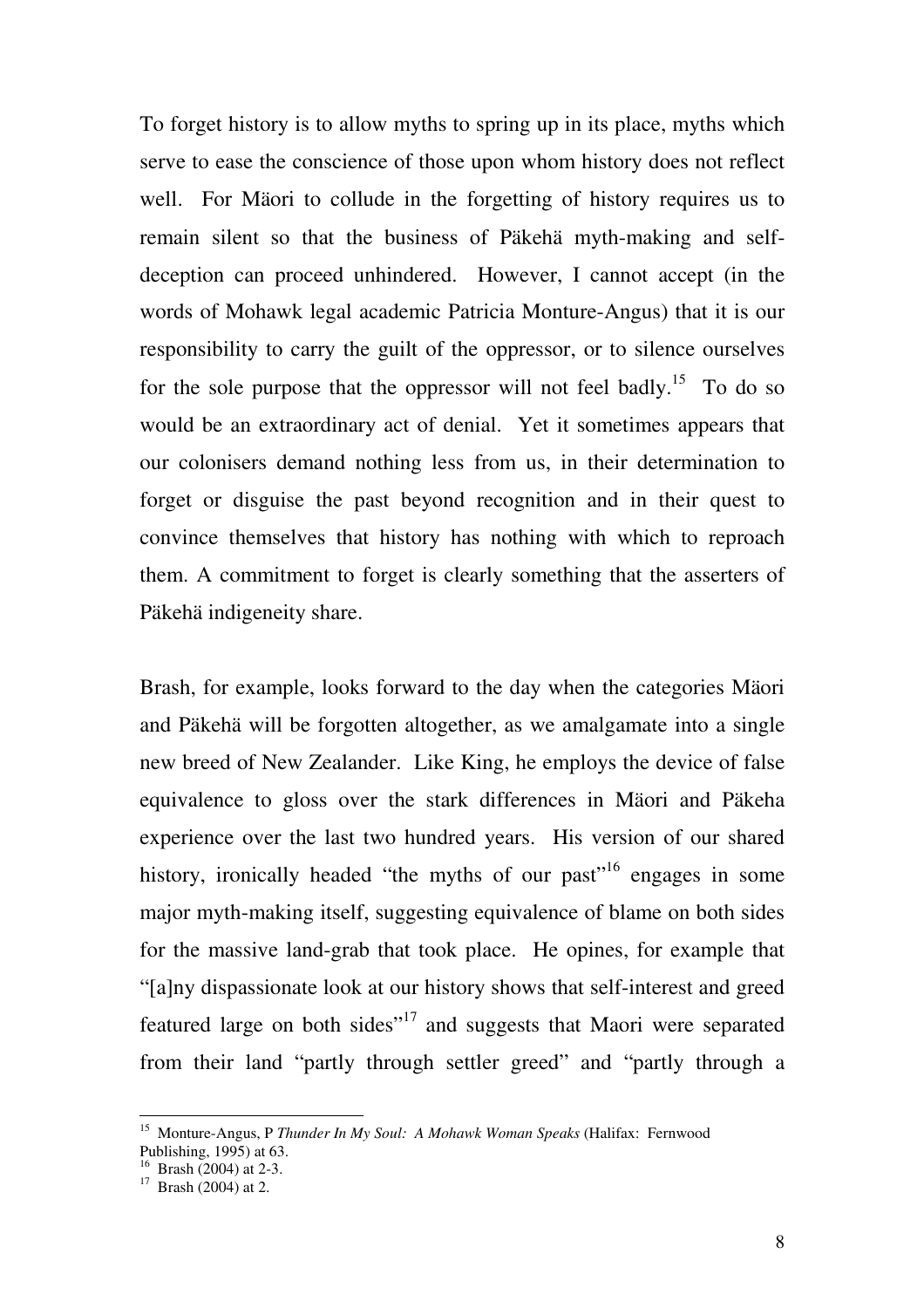couple of generations of deficient leadership by some Maori".<sup>18</sup> His approach has the effect of conveniently "forgetting" that the vast majority of wrong-doing was committed on the Päkehä side.

Amusingly, Labour appears to regard it's own stance on these matters as progressive by comparison. In 2003, for instance, Michael Cullen accused Bill English of seeking "a coalition of Pakeha fearful as to the impacts of the Treaty of Waitangi".<sup>19</sup> As Brash's Orewa speech makes plain, a change in National party leadership has not altered the party's policy in this respect. Mallard revels in making fun of National's position, accusing them of being "backward-looking... stalled in the  $19<sup>th</sup>$ , or perhaps the  $18<sup>th</sup>$  century, ... the inheritors of the original assimilation project" and labelling them "the successors of the Victorian colonialists who wreaked havoc in so many countries".<sup>20</sup> Brave words from a freshly-appointed "Coordinating Minister, Race Relations", eager no doubt to bring some intellectual vision to the debate. Yet, just as Brash continues to cultivate a coalition of the fearful, it is equally plain that Mallard is intent on forging a coalition of the forgetful: Mäori must forgive and forget, and Päkehä must be allowed to forget, so that we can all live together as one big, happy, amnesic family.

Well, Mäori will not forget. As Mohawk Taiaiake Alfred has said "today's challenge must be shouldered proudly because it is no less than the sacred heritage passed on by generations of ancestors who sacrificed

 $18$  Brash (2004) at 3.

<sup>&</sup>lt;sup>19</sup> Cullen, M, Speech to Region Two Labour Party Conference, 5 April, 2003) at 3.

 $20$  Mallard (2004) at 3.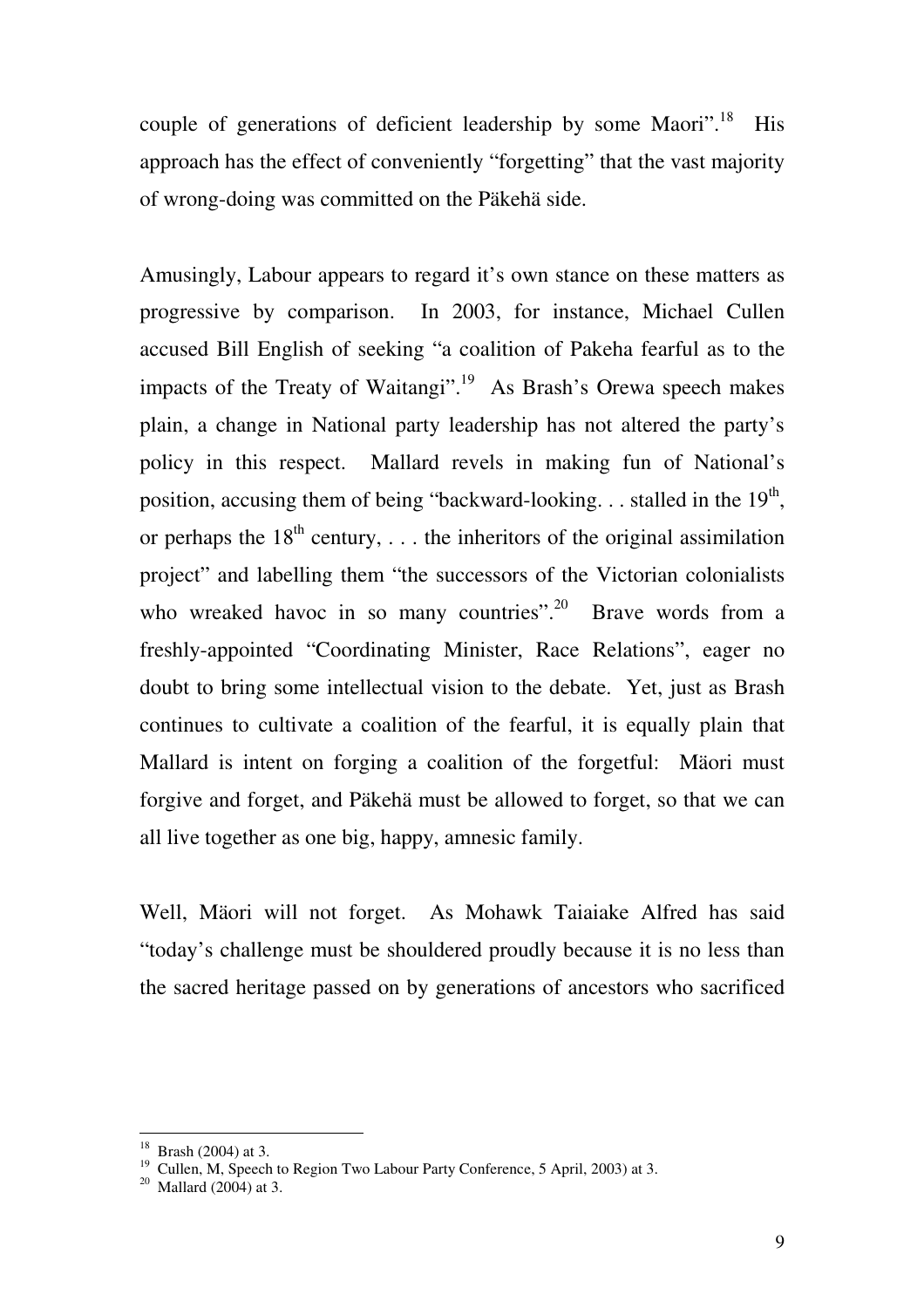and died to preserve the notion of their being".<sup>21</sup> Mäori understand only too well our obligation, to generations past and future, not to forget.

And the truth of the matter is that no matter how hard they try, Päkehä cannot forget either. As Bruce Jesson stated so simply, Päkehä are the products of an invading culture. Brash can bluster all he likes about the limits to which he can be made to apologise for the sins of his ancestors; Mallard can appeal to Mäori to trust him; King can insist that the colonisers did not simply take without giving anything in return; Round can defend the cultural significance of the names North Island and South Island as if his life depends on it. But whatever they might say I do not believe that any of them can truly forget. A sense of underlying unease, of unresolved guilt pervades their words. One barely has to scratch the Päkehä surface to find the guilt lying immediately beneath, guilt which manifests itself as denial, self-justification, defensiveness and, incredibly enough, a sense of victimhood.

I am aware that the picture I have painted so far is a fairly gloomy one. Yet I can see, even in the words of those whom I have criticised, some cause for optimism. To begin with there is an implicit acknowledgement from each of them that the key to their desire to feel that they "belong" here somehow lies in the relationship between Päkehä and Mäori. There is also a sense that in order for that relationship to be put on a sound footing, something has to change.

These are sentiments with which I am in complete agreement. It is plain to me that the relationship between Mäori and Päkehä is deeply

<sup>21</sup> Alred, T *Peace, Power, Righteousness: An Indigenous Manifesto* (Don Mills: Oxford University Press, 1999) at 33.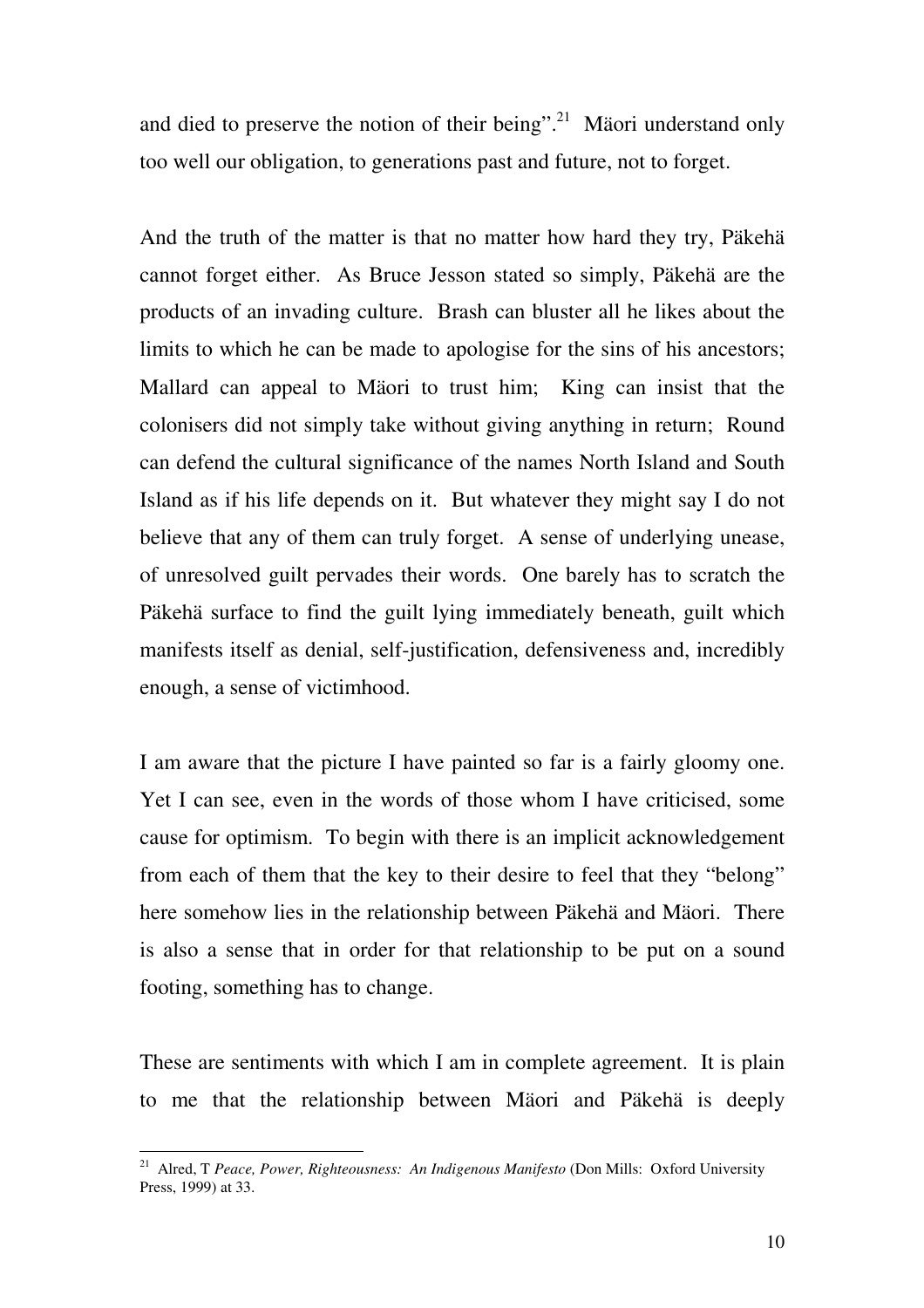dysfunctional. The cost to Päkehä, as I have already said, is a burden of shame that they cannot escape. The cost to Mäori is also high. When in 2000 Tariana Turia spoke about the phenomenon of Post Colonial Traumatic Stress Disorder<sup>22</sup> many leading politicians scaled new heights of sheer absurdity in their reactions, such was their horror at being reminded of a past they wanted so desperately to forget. As a result of the madness that erupted in the wake of her speech to the New Zealand Psychological Society Conference (and it is pertinent to note the head of the Psychological Society's public statement that her speech had been entirely appropriate in the context of the occasion) a whole new vocabulary of words that should not be mentioned in public emerged. We now know that, in relation to the Aotearoa context at least, the "g" word (genocide) is considered impolite, the "h" word (holocaust), simply unmentionable.

Regrettably, amidst all the stupidity the message that was being conveyed was completely lost. Turia referred to Native American Psychologist Eduardo Duran who suggests that the colonial oppression suffered by indigenous people inevitably wounds the soul.<sup>23</sup> There is no doubt in my mind that Mäori continue to bear the scars of colonisation. I have already said that Päkehä guilt lurks just beneath the surface; Mäori grief and rage inhabit the same psychological and spiritual space, often unleashed by the smallest of triggers.

But I for one do not accept that this is how things have to remain. The prospect of being forever locked into the roles of oppressor and oppressed must surely be as unfulfilling for Päkehä as it is frustrating for Mäori.

 $22$  Turia, T, Speech to NZ Psychological Society Conference, 29 August 2000.

 $23$  Turia (2000) at 3.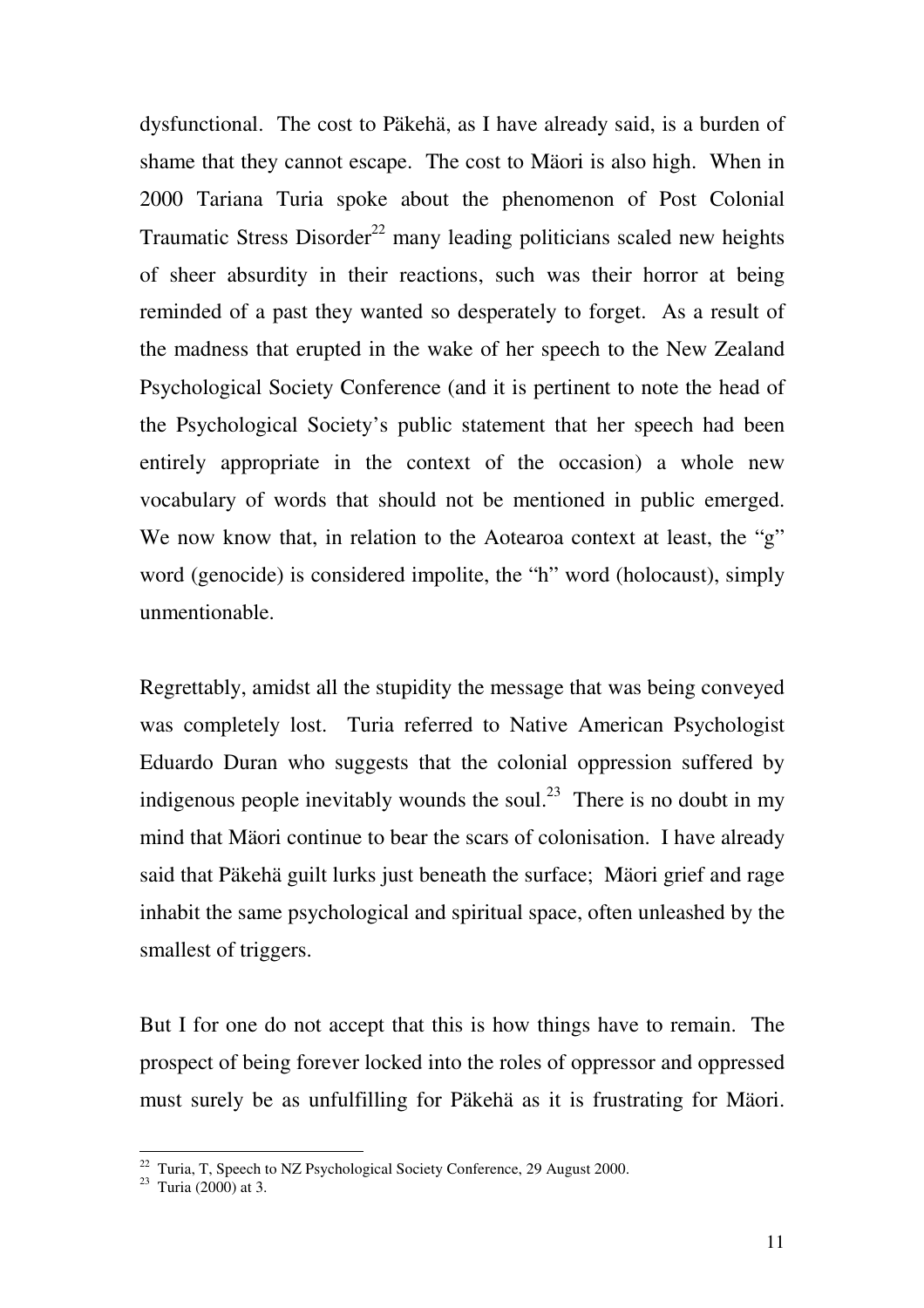The foreshore debacle has provided a timely reminder of the ease with which the Crown slips into its time-honoured pattern of threats and coercion, consigning Päkehä yet again to the role of oppressor. I find it hard to believe it is a role that Päkehä relish. I doubt whether our collective grief is something of which Päkehä are proud. I also know that the very last thing we need is Päkehä wallowing in guilt. All of us, Mäori and Päkehä hope for a better world for our children and grandchildren. If the key to creating that better world does not lie in forgetting our past, where does it lie?

I suggest that the answers may well be found in tikanga Mäori. Tikanga Mäori has been defined by Charles Royal as "ethical behaviour", based upon fundamental principles or values.<sup>24</sup> While the practice of tikanga may adapt over time, the underlying principles or "conceptual regulators" (as Justice Taihakurei Durie has called them),<sup>25</sup> comprising values such as whanaungatanga, manaakitanga, aroha, mana, tapu, noa, wairua and utu, do not. Durie has pointed out that Mäori society was open to change but "protective of the fundamental norms or principles of the conceptual regulators" and that this approach "enabled change while maintaining cultural integrity".  $26$ 

I regard tikanga as the first law of Aotearoa.<sup>27</sup> It arrived here with our ancestors and it operated effectively to serve their needs for a thousand years before Päkehä came. It was the only system of law in operation when the first Päkehä began living here amongst us. Had the

 $24$  Royal, C "Kaupapa and Tikanga", paper presented at the Mai i Te Ata Hapara conference, Te Wananga-o-Raukawa, Otaki, 11-13 August, 2000, at 1.

<sup>&</sup>lt;sup>25</sup> Durie, T "Custom Law", unpublished paper, 1994, 4-5.

 $26$  Durie (1994) at 8.

 $27$  See Mikaere, A "The Treaty of Waitangi an Recognition of Tikanga Mäori" in Belgrave, M et al *Waitangi Revisited: Perspectives on the Treaty of Waitangi* (Auckland: Oxford University Press, 2004) 330 for further discussion of tikanga Mäori as the first law of Aotearoa.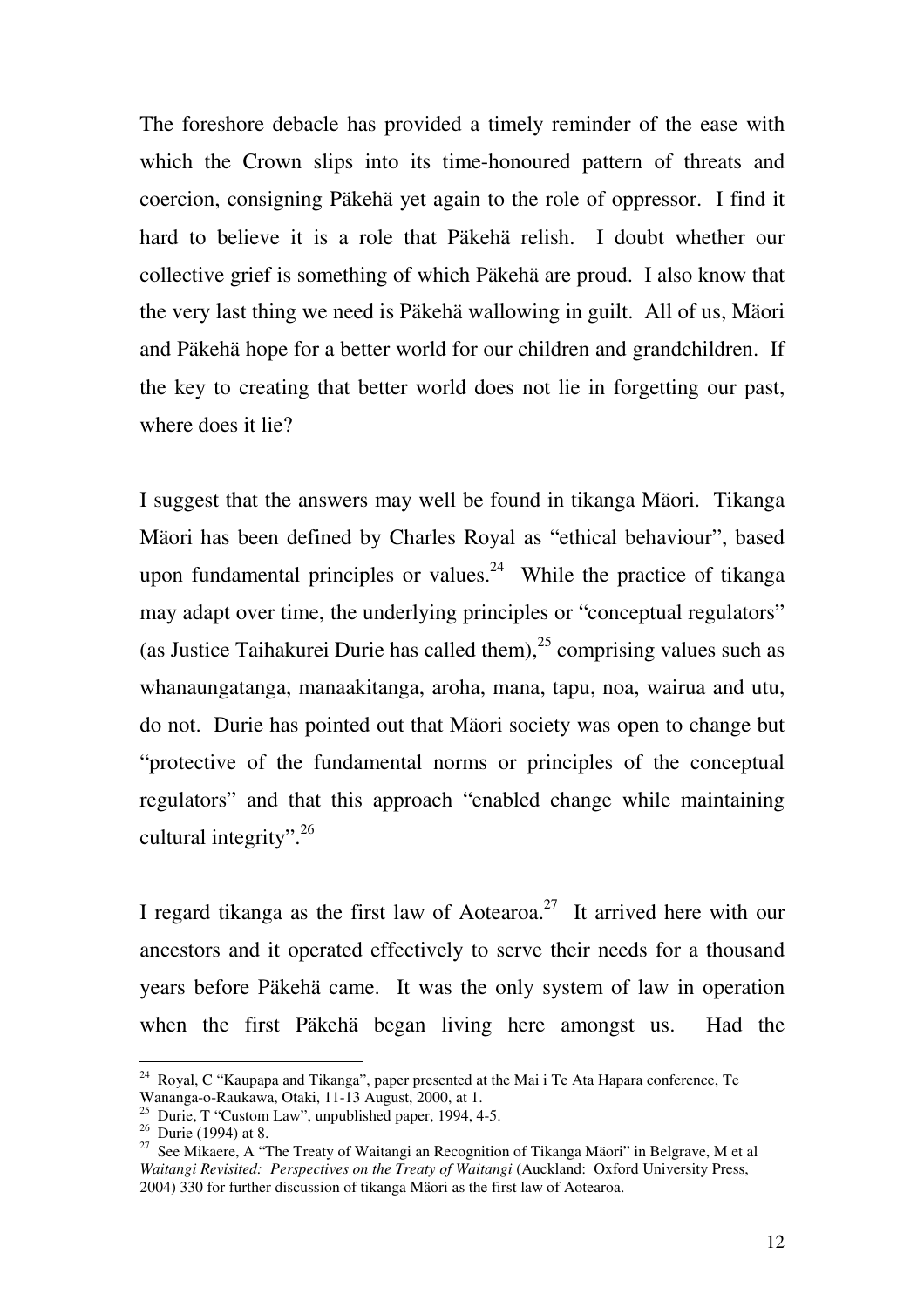reaffirmation of Mäori authority in the second article of Te Tiriti o Waitangi been adhered to, the relationship between Päkehä and Mäori would have been regulated by tikanga Mäori throughout our shared history. I believe it would have resulted in a far healthier relationship than the one we currently have. While tikanga has largely been displaced by the operation of the coloniser's law, it is still an important determinant of Mäori behaviour. It embodies a number of highly relevant principles and precedents, the application of which in a contemporary context would suggest an exciting range of possibilities for Mäori and Päkehä.

The fundamental purpose of Mäori law, as the Waitangi Tribunal has noted, is to maintain appropriate relationships of people to their environment, to their history and to each other.<sup>28</sup> The first relationship that must be mentioned is that of people to the land. Mäori are born out of the land, conceived and given life by Papatüänuku. When a Mäori child is born, the placenta or whenua is returned to Papatüänuku. These spiritual and genealogical connections to her are what make us tangata whenua. It is a concept that can only have meaning within the context of a Mäori world view.

The spiritual connection to Papatüänuku is strengthened on a hapü level by occupation of a particular area of land, with which an intimate connection is formed over time. Landmarks within the area are associated with hapü identity, ancestors are buried there and the attachment to the land is, in the words of the Waitangi Tribunal "reinforced by the stories of the land, and by a preoccupation with the accounts of ancestors, whose admonitions and examples [provide] the

<sup>28</sup> Waitangi Tribunal, *Muriwhenua Land Report* (1997) at 21.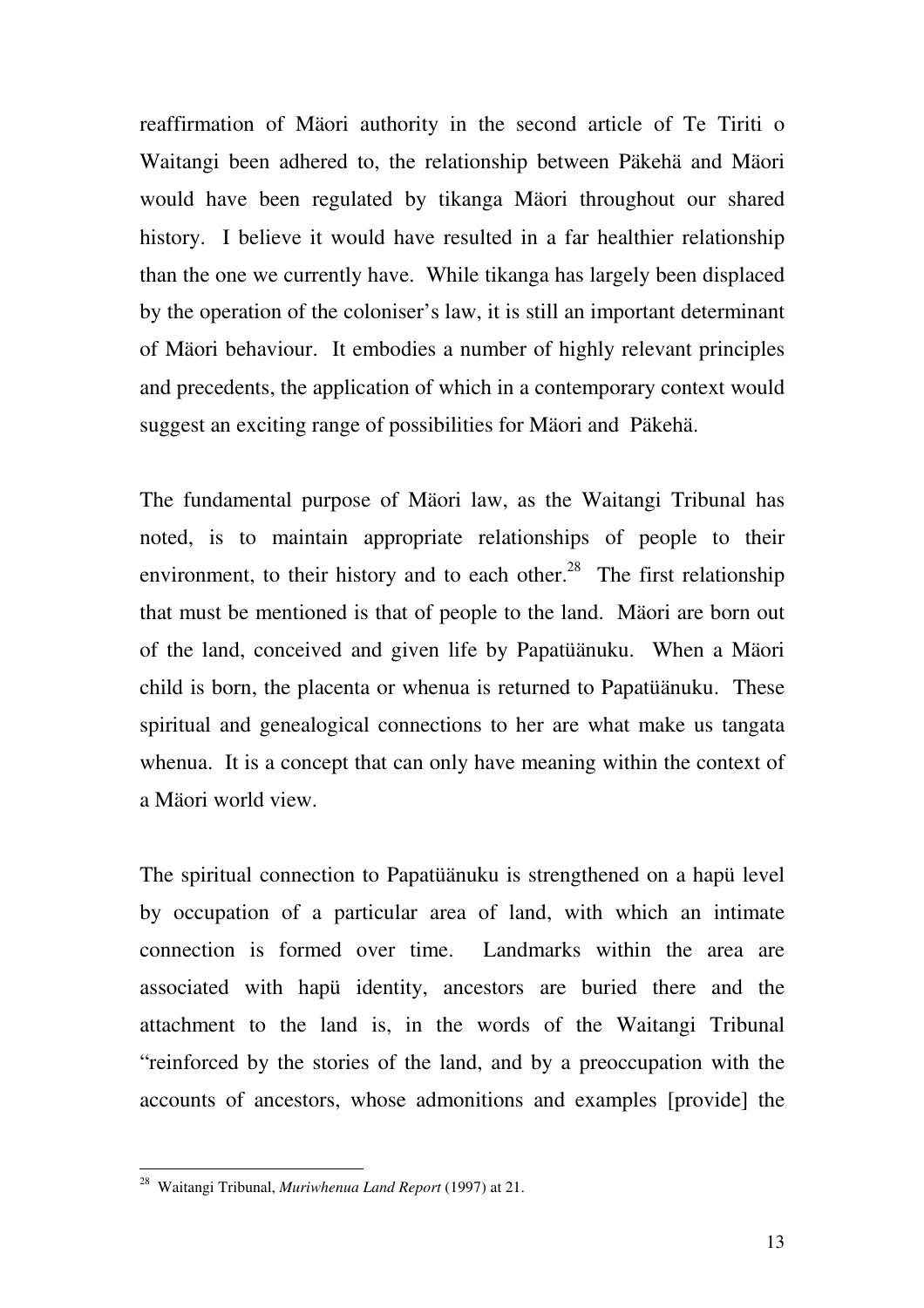basis for law and a fertile field for its development."<sup>29</sup> Thus the term tangata whenua, while referring to all Mäori by virtue of our descent from Papatüänuku, is also applied more specifically to the iwi and hapü associated with a particular area of land.

Having considered the connection between people and land, it is appropriate now to turn to the matter of human relationships. Let us begin by talking about the relationship between tangata whenua (loosely translated as hosts) and manuhiri (visitors or guests). When manuhiri go into the area of another people, it is understood that the tikanga of the tangata whenua apply. While there are variations between iwi and hapü in way in which tikanga is practised, there is no question that within the domain of the tangata whenua, it is their interpretation and application of the principles underpinning tikanga that prevails. Manuhiri from Tainui, for instance, would never dream of telling their hosts in Te Taitokerau or Te Tairäwhiti, how they should conduct themselves on their own marae or in their own area.

Nor would manuhiri ever assume tangata whenua status in another people's domain. That is not to say that people from outside an iwi area never took up residence within that iwi's boundaries: there are precedents that show such arrangements took place, whether on a seasonal basis (for example, for food-gathering purposes) or otherwise. But arrangements of this type were always carefully negotiated, and the consent of the tangata whenua was imperative, as was the fulfilment of any conditions they laid down. And always, it was the relationship between the two parties that mattered most. Both sides were expected to actively nurture the relationship, with the concept of utu or reciprocity

 29 *Muriwhenua Land Report* at 23.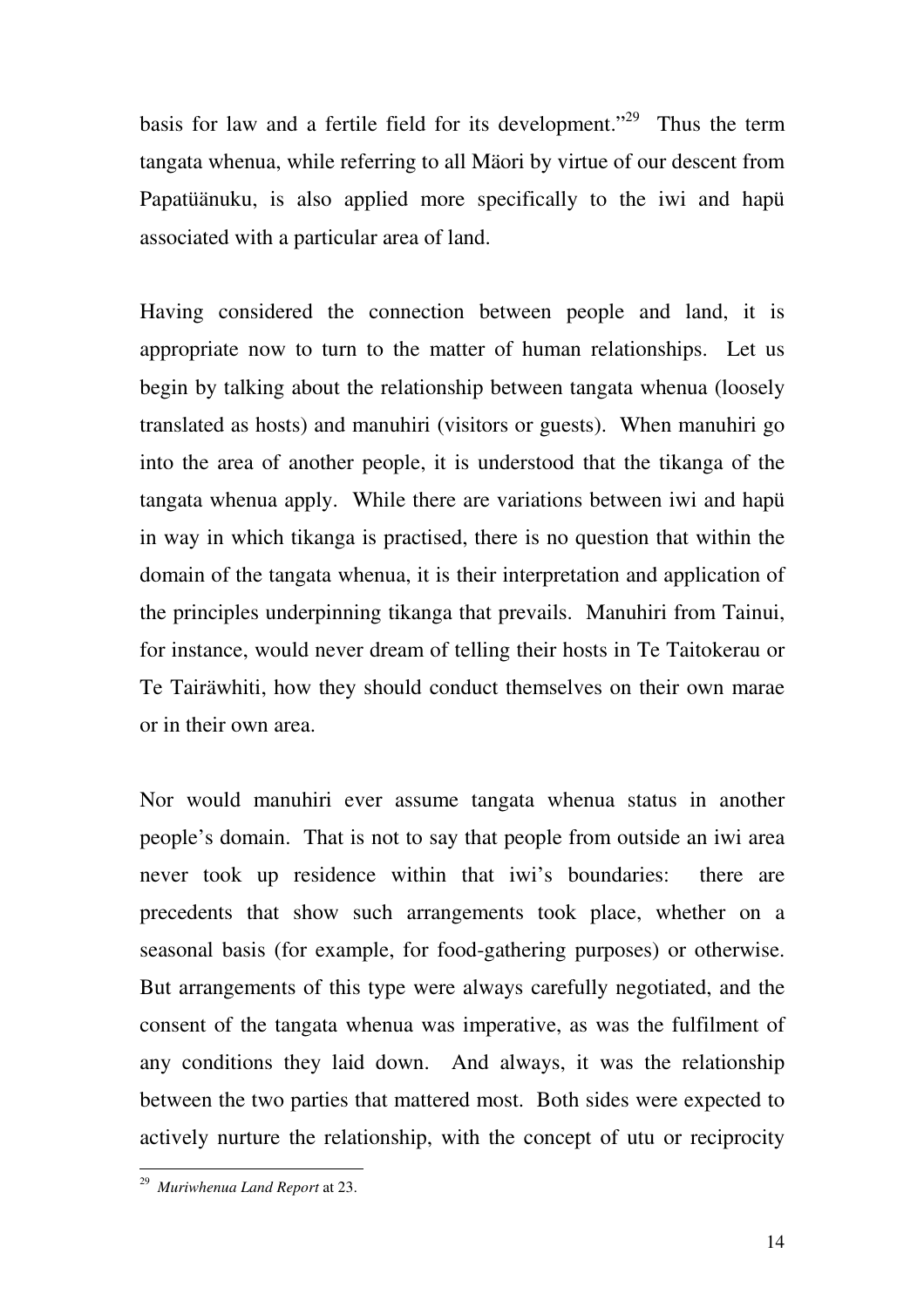operating to bind them together more closely as time passed. Naturally, this understanding applied to Päkehä individuals who took up residence amongst iwi during the earliest days of Mäori-Päkehä contact. Sometimes such incorporation of outsiders in this manner brought with it an allocation of land. The Waitangi Tribunal has this to say about such situations:<sup>30</sup>

Land allocations to outside individuals. . .were not an alienation of the land but the incorporation of the individuals. A rangatira who allocated land to an individual augmented not the recipient but the community the rangatira represented, for it was the recipient who was the most obliged. The purpose was not to elevate the individual but to build the community.

It was not uncommon for marriages with local people to be arranged in such instances, as the children of any such unions would give a stake in the land by ancestry. Nevertheless, the outsider who married in would never become tangata whenua in the true sense of the word. Nor could they ever presume to take on for themselves that status. If I lived my whole adult life in my spouse's village, for example, I would never reach a moment when I would refer to myself as tangata whenua of that place. That does not mean that I could not fulfil an important and valued role as a member of that community: it simply means that I could not assume for myself the status of tangata whenua there. I would remain manene, a stranger in a sense, albeit one who forged a powerful connection with the hapü and iwi of that place by virtue of sharing in their lives and producing children who could claim such tangata whenua status. It would be exactly the same for my spouse in the event of his coming to live in my area.

 30 *Muriwhenua Land Report* at 25.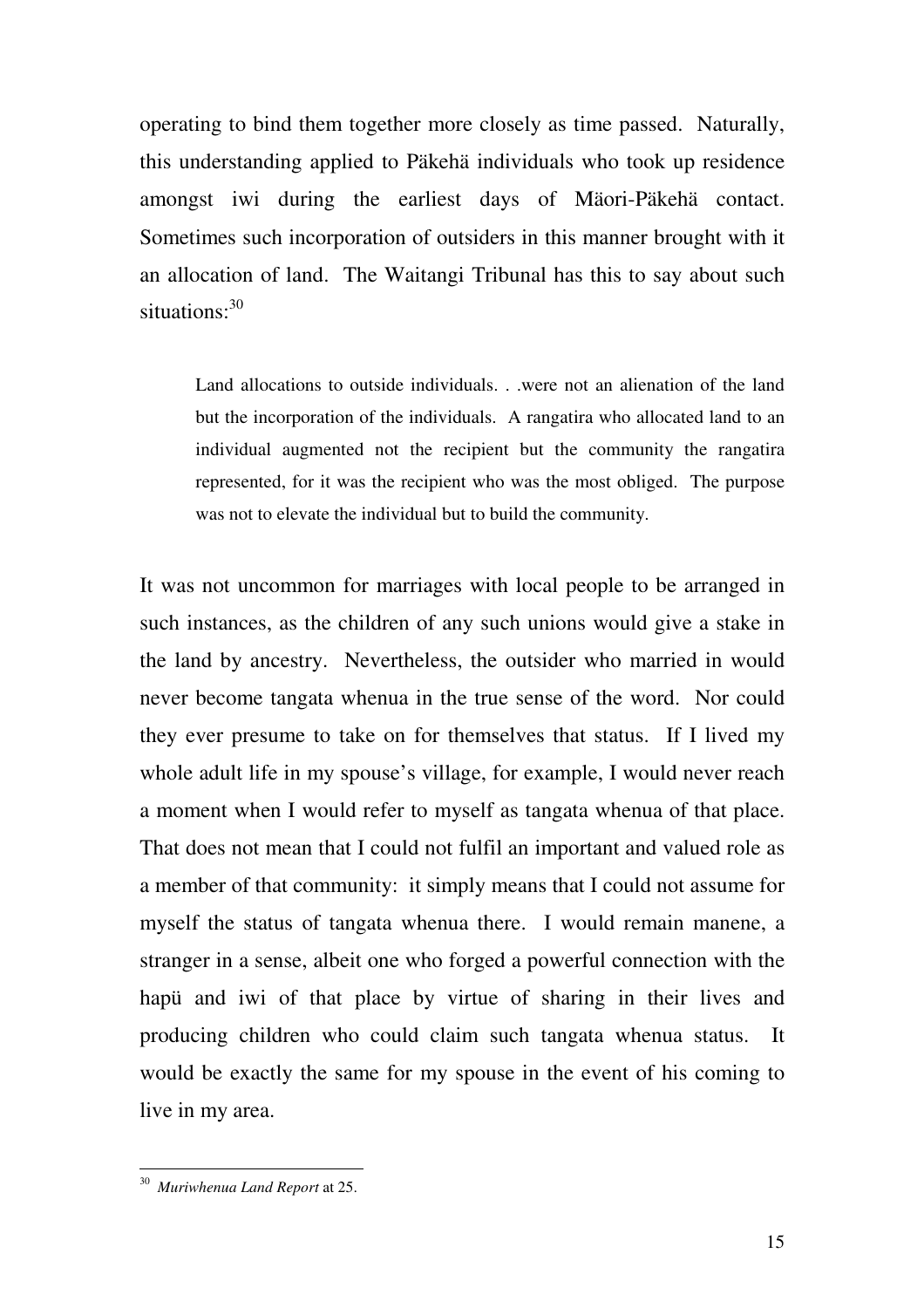The point is that it is never possible for manuhiri or manene to take upon themselves the status of tangata whenua. An outsider may be incorporated into the tangata whenua group, be allocated land and other rights and may even have their place within the community cemented by marriage and children. But ultimately, it is for the tangata whenua to determine the way in which they view the outsider in their midst.

A second relationship that is worthy of consideration in the context of Mäori-Päkeha interaction is that of wrong-doer and wronged. Colonisation the world over has resulted in oppression of indigenous peoples, and Aotearoa is no exception. Despite the occasional somewhat desperate suggestion to the contrary, the fact is that iwi and hapü the length and breadth of Aotearoa have suffered almost unimaginable injustice at the hands of Päkehä, injustice that has been either sanctioned or actively perpetrated by the Crown. According to tikanga Mäori, when a wrong is committed it creates a depletion of mana and a situation of serious imbalance, not just between the parties concerned but also amongst their respective whänau and hapü. Relationships are damaged. Action is necessary to restore the mana of the people and groups involved, thereby re-establishing the balance and returning the various relationships impacted upon to a healthy state.

One of the chief means of achieving such an outcome in earlier times was the institution of muru. This required the whänau or hapü of the wrongdoer to submit to a process whereby the whänau or hapü of the victim would be free to take for themselves the offending group's belongings, goods or produce. Treasured personal items along with foodstores and other valuable goods could legitimately be taken, houses could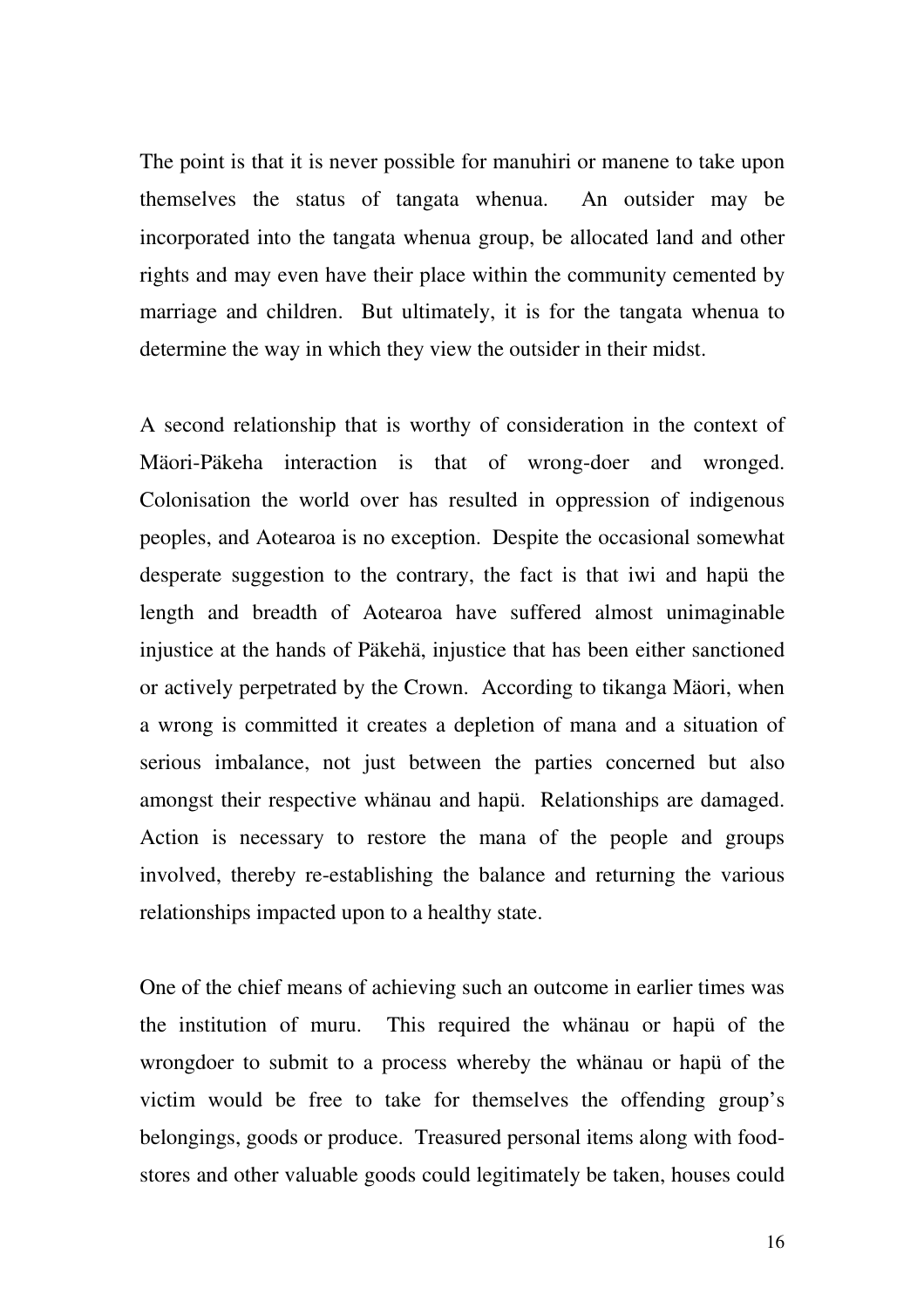be destroyed and in some instances it was possible that lives might be taken or injuries inflicted. The greater the significance of the parties involved, and the more serious the wrongdoing, the greater the extent of the muru that could be expected. $31$  It has been noted that whakamä, the notion of embarrassment or shame, was a pivotal concept in muru. Whakamä was felt, not just by the individual who had committed the wrong, but also by his or her whänau or hapü. The consequences of the individual's actions were suffered by the collective group. There was also a powerful element of trust involved: in submitting themselves to the justice meted out by the wronged whänau, the whänau of the wrongdoer had no option but to trust in the other party's ability to gauge the extent of action required to mend any damage to the multiple relationships affected. Muru was essentially restorative in nature, having the effect of restoring mana to the whänau and hapü of both offender and victim, and thereby re-establishing balance between them. Muru rehabilitated not only the victim but also the offender.

What do each of these examples offer us in a contemporary context? Crucial to the acceptance of manene or manuhiri in the domain of an iwi or hapü is their compliance with the tikanga of the tangata whenua: the outsider is granted such status and rights as the tangata whenua determine. Central to the resolution of a wrong-doing is the commitment of the wrong-doer's whänau to submit themselves to the measures taken against them by the wronged party.

Let us return now to the relationship between Päkehä and Mäori today. It is generally assumed that the Treaty settlement process that has been in

<sup>31</sup> Ministry of Justice, *He Hinätore ki te Ao Mäori: A Glimpse into the Mäori World* (2001) at 99-103; Mead, S *Nga Tikanga Tuku Iho a Te Maori: Customary Concepts of the Maori* (Department of Maori Studies, Victoria University of Wellington, 1984) at 31-46.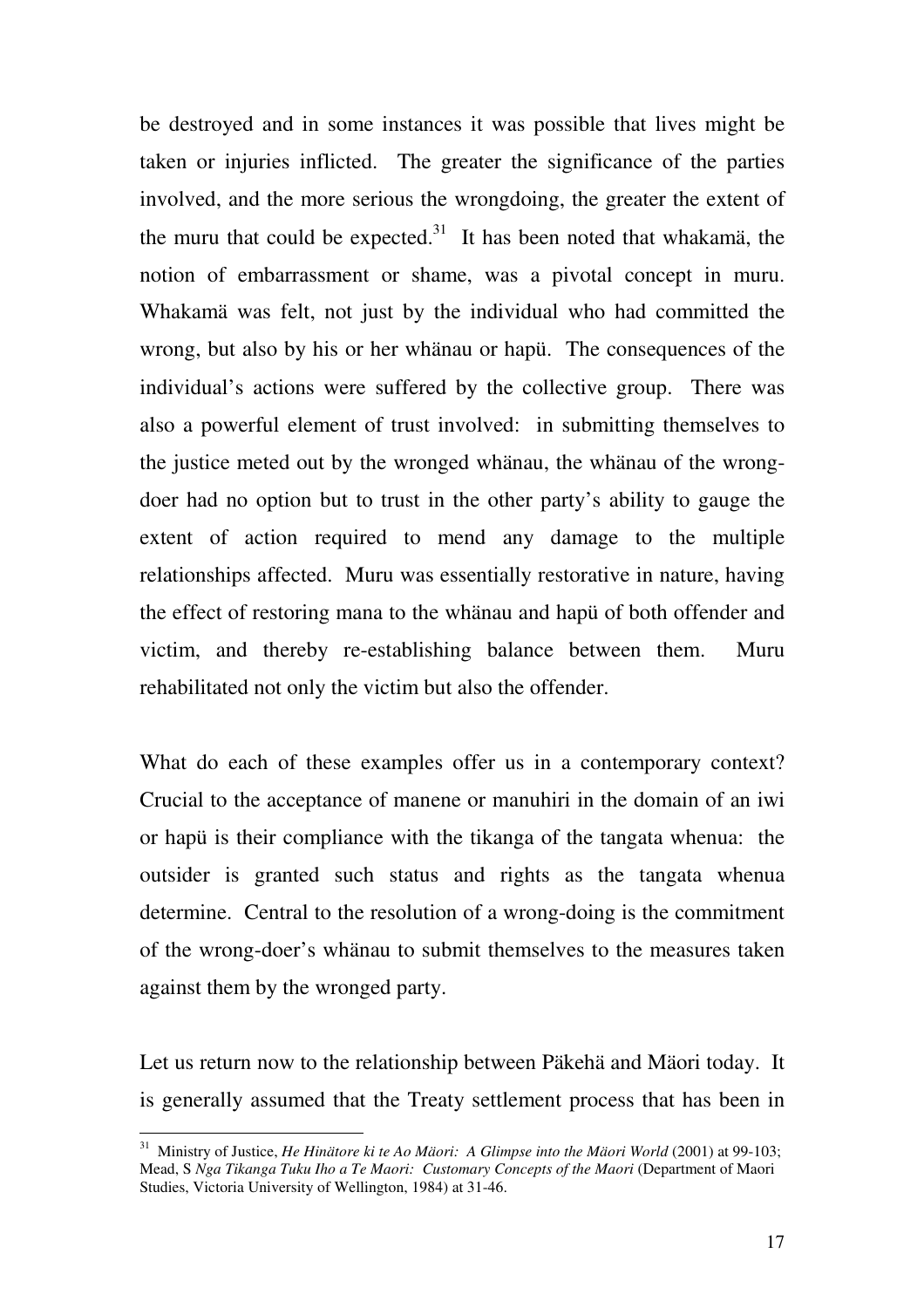progress over the past twenty years represents an attempt to resolve the injustices of the past, and that steps such as the incorporation of Mäori terms into legislation (for example, the Resource Management Act or Te Ture Whenua Mäori) represent a genuine effort on the Crown's part to bridge the divide between Mäori and Päkehä. But how do these developments measure up against the tikanga Mäori principles governing the relationship between tangata whenua and manuhiri, or between the wrong-doer and the wronged party?

Put simply, they don't. The Waitangi Tribunal, for instance, while having achieved a great deal through its meticulous report-writing and its ability to operate on the proverbial smell of an oily rag, is a creature of statute, its powers subject to legislative interference - as happened, for instance, following the *Te Roroa* report.<sup>32</sup> Appointments to the Tribunal are made upon the recommendation of Ministers of the Crown, it is ritually starved of resources, and its recommendations routinely ignored by the Crown. When negotiating settlements with the Crown, claimants are typically presented with a "take-it-or-leave-it" bottom line, with the Crown prepared to negotiate on minor matters only. Any legislative provisions that have unforeseen consequences (unforeseen to the Crown, that is) are either amended to ensure that the impact of Mäori concepts on the operation of Päkehä law remains minimal, or they are interpreted restrictively by the courts, or both.

The problem with this approach, in terms of a tikanga Mäori analysis, is that it is the manuhiri who are dictating the way that things should be done in the tangata whenua's domain. It is the wronged party who is being expected to submit to terms imposed by the wrong-doer. Such a

<sup>32</sup> Waitangi Tribunal, *Te Roroa Report* (1992).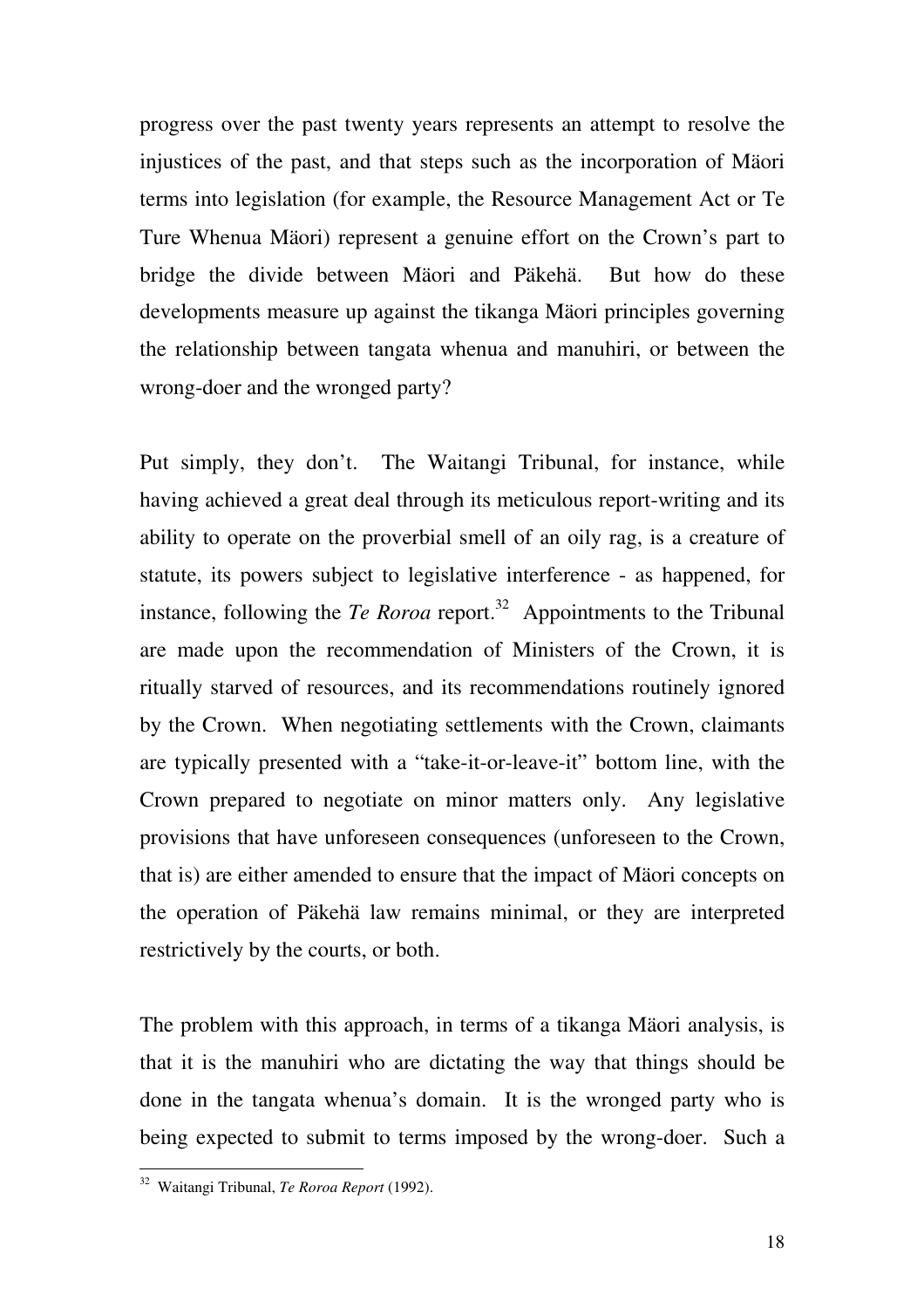method of dealing with the injustices of the past cannot possibly hope to achieve resolution. The irony of being lectured by Trevor Mallard on the necessity for Mäori to trust the perpetrators of our oppression is, quite frankly, breathtaking.

For Päkehä to gain legitimacy here, it is they who must place their trust in Mäori, not the other way around. They must accept that it is for the tangata whenua to determine their status in this land, and to do so in accordance with tikanga Mäori. This will involve sorting out a process of negotiation which is driven by the principles underpinning tikanga, a process which Päkehä do not control. There is no doubt that many Päkehä will find this challenging: their obsession with control over the Mäori-Päkehä relationship to date could almost be categorised as a form of compulsive disorder. Giving up such control requires a leap of faith on the part of Päkehä. In my view, however, nothing less will suffice if they truly want to gain the sense of belonging they so crave, the sense of identity that until now has proven so elusive.

This may seem rather intimidating to a people more used to "putting down new layers of hypocrisy"<sup>33</sup> than confronting their most deeply-held prejudices and fears. Yet I am encouraged by the fact that there are some who are prepared to do just that. In 1986 Ray Nairn wrote of the need to get Päkehä to "name the fears they have about relinquishing control", and looked to a time "when we can come as two peoples: Maori and Pakeha, tangata whenua and manuhiri, to negotiate a basis for our society".<sup>34</sup> Of course, there are Päkehä individuals who have discovered that the sky does not fall if they negotiate their personal relationships with Mäori on

 $33$  Jesson (1986) at 15.

<sup>34</sup> Nairn, R *Sites* no.13 (Spring 1986) 17, at 18.